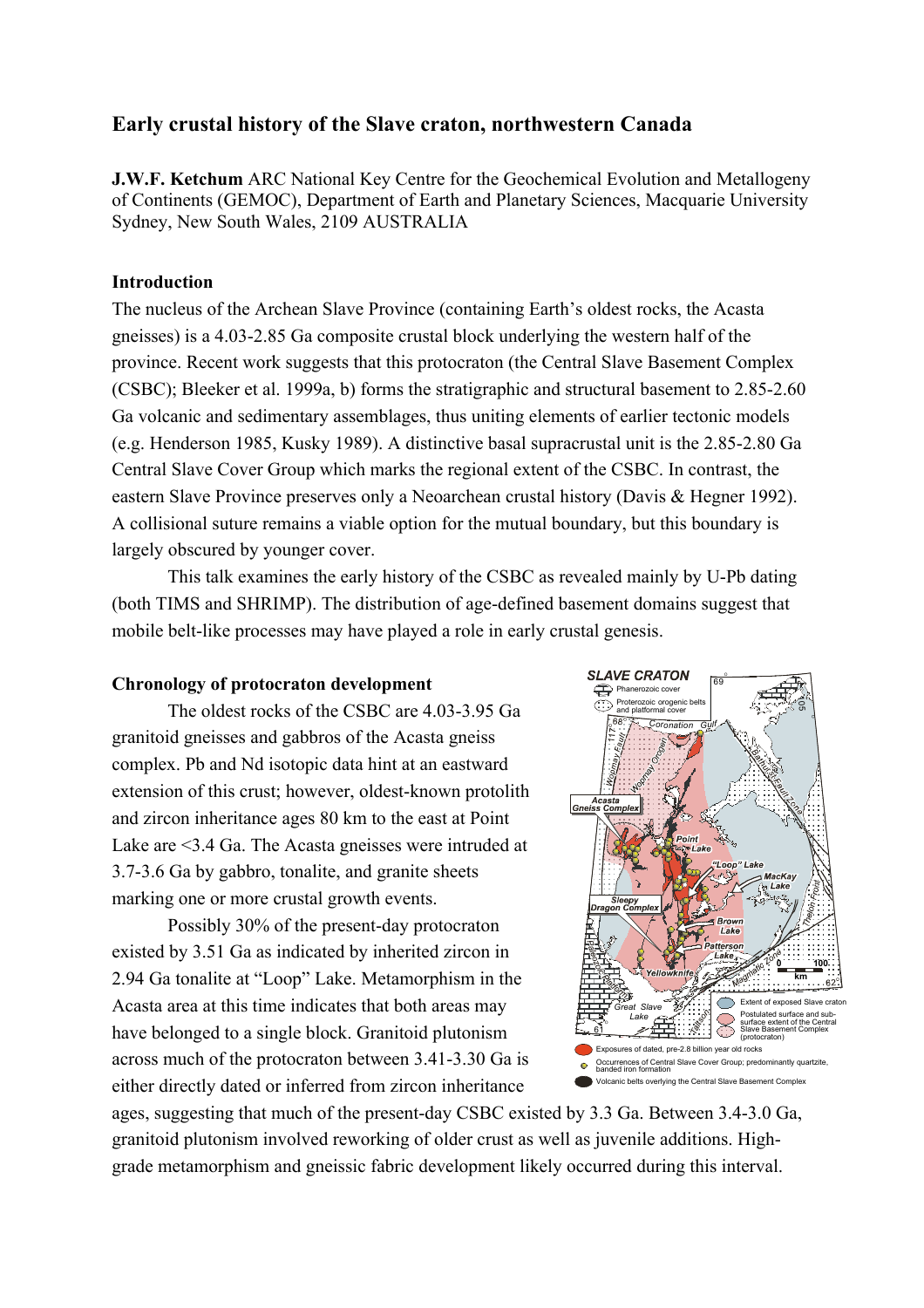The oldest known supracrustal rocks, consisting of volumetrically minor 3.14 Ga rhyolite and a 3.31 Ga(?) felsic volcaniclastic unit were also deposited.

A major crustal growth/recycling event at 2.99-2.90 Ga was marked by voluminous TTG magmatism across the southern half of the CSBC. This resulted in widespread occlusion of older rocks; however, inherited zircons and crustally contaminated isotopic signatures reveal their presence. Field and U-Pb data suggest that tectonic activity also occurred at this time. The northern region lacks the 2.99-2.90 Ga TTG suite but was widely modified by granitic plutonism at 2.90-2.86 Ga.

Temporary cratonic stability occurred at 2.85 Ga when a clastic-chemical sedimentary package containing ultramafic flows and/or sills (the Central Slave Cover Group) was deposited regionally. Precise ages of 2853 Ma and 2826 Ma are obtained from rare felsic volcanic units within the succession (Ketchum & Bleeker 2000). This distinctive cover sequence outlines the folded structural geometry of the protocraton (Bleeker et al. 1999a, b). Field and U-Pb data also indicate regionally significant plutonism and high-grade metamorphism between 2.85-2.82 Ga, contemporaneous with cover group deposition.

## **Discussion**

An expanding geochronological database along with existing Nd and Pb isotope data suggest that maximum crustal ages within the CSBC young outward from a central core containing the Acasta gneisses. The exact significance of this age pattern is currently unclear, but a key observation is that Acasta crust was influenced by younger thermal-plutonic events that generated oldest crust in other parts of the protocraton. One possible interpretation is that continental margin accretionary processes account for the age pattern. Another is tectonic amalgamation of discrete crustal fragments (e.g. Davis et al. 1994), although no features consistent with this observation have been identified in either the crust or subcontinental lithospheric mantle. Early generations of gneissic fabric could be due to one, both, or neither of these crustal growth scenarios.

Inherited zircon ages and Nd-Pb isotopic data indicate that recyling of older crust during regional magmatic activity was an



important theme after 3.3 Ga (see also Yamashita et al. 2000). This will be tested by GEMOC's TerraneChron™ method (e.g., Griffin et al. 2004) which combines U-Pb (laser ablation ICP-MS), Hf isotope (laser ablation MC-ICP-MS), and electron microprobe data from individual zircon populations to reveal modes of crustal evolution. An overview of this approach will be provided.